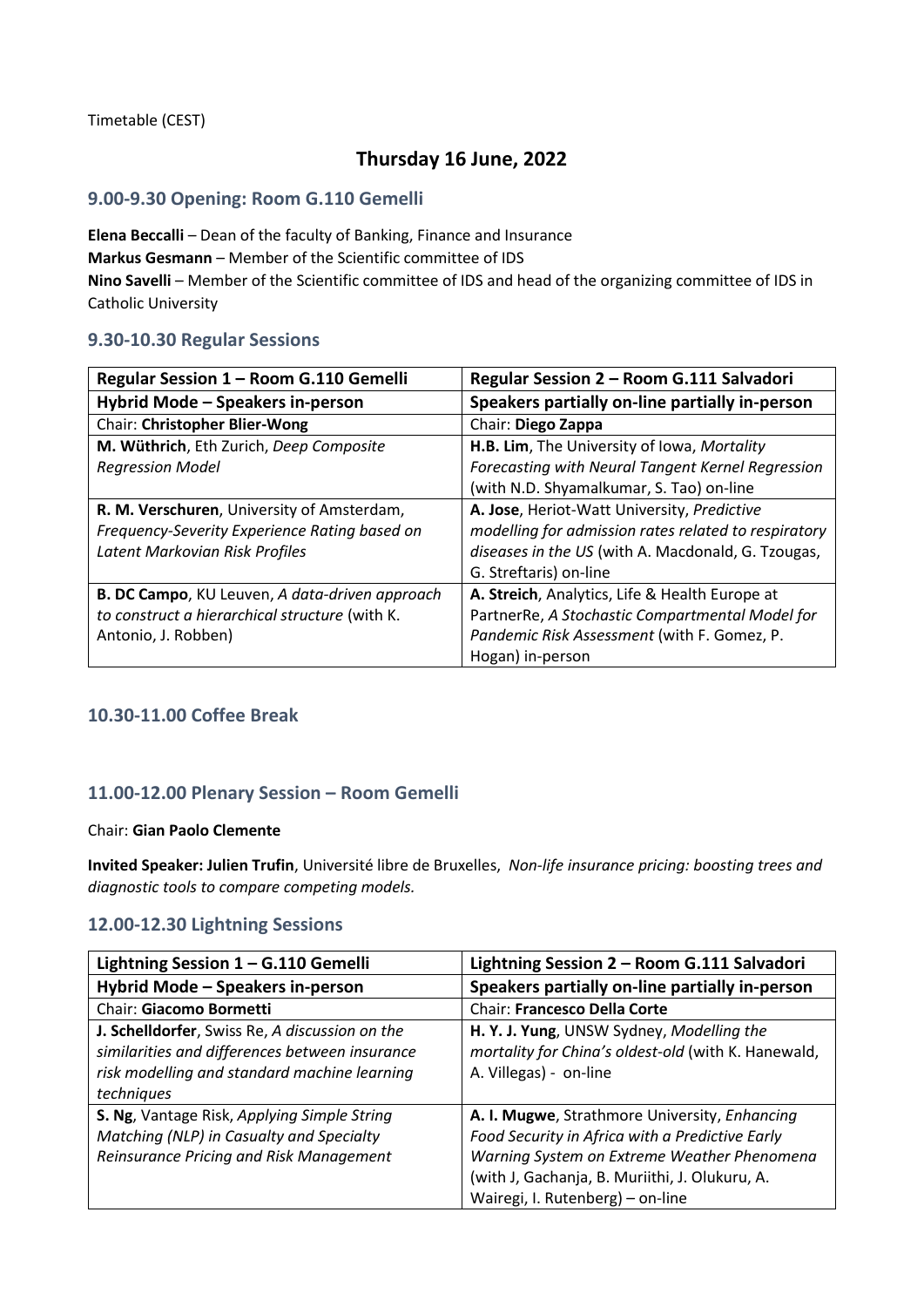| J. Dambon, Swiss Re, Modeling Container Shipping   | A. U. Montero, Université de Lausanne, Cost of     |
|----------------------------------------------------|----------------------------------------------------|
| Delay with Random Effects: A Comparison            | Dying in Switzerland: Taking a Glimpse of Medical  |
| of Methods                                         | Expenses in the Last Year of Life (with J. Wagner) |
|                                                    | on-line                                            |
| S. Flaig, University of Oldenburg, Scenario        | R. van der Zwaan, MavenBlue, Need for Speed -      |
| generation for market risk models using generative | GPU acceleration for insurance (with J. van        |
| neural networks (with G. Junike)                   | Bruggen, M. Smith) - in person                     |

## **12.30-14.00 Lunch**

### **14.00-15.00 Regular and Organized Sessions**

| <b>Regular Session 3</b>       | <b>Regular Session 4</b>           | Organized Session 1 by Leithà           |
|--------------------------------|------------------------------------|-----------------------------------------|
| G.110 Gemelli                  | G.111 Salvadori                    | Room G.118 Benedetto XV                 |
| Hybrid Mode - Speakers         | Hybrid Mode - Speakers in-         | Hybrid Mode - Speakers in-              |
| partially online partially     | person                             | person                                  |
| in-person                      |                                    |                                         |
| Chair: Mathieu Pigeon          | <b>Chair: Lukasz Delong</b>        | <b>Chair Antonio Tirri</b>              |
| M. Bladt, University of        | J. Robben, KU Leuven, A            | G. Rianna, Fondazione CMCC Centro       |
| Lausanne, Matrix regression:   | hierarchical reserving model for   | Euromediterraneo sui Cambiamenti        |
| models, algorithms, and        | reported non-life insurance claims | Climatici, European Extreme Events      |
| applications (with H.          | (with J. Creveceour, K. Antonio)   | Climate Index (E3CI) (with A. Tirri, F. |
| Albrecher, M. Bladt, J. Yslas) |                                    | Repola, F. Lo Conti, G. Barbato, P.     |
| - in person                    |                                    | Mercogliano, G.A. Spedicato)            |
| F. Ungolo, Technische          | G. Pittarello, Università degli    | A. Castellarin, Università di Bologna,  |
| Universität München,           | Studi - La Sapienza, Bayesian      | Geomorphic flood hazard mapping:        |
| Affine mortality: R tools for  | Neural Networks applied to         | from floodplain delineation to flood-   |
| estimation, comparison and     | individual Chain-Ladder reserving  | hazard characterization (with A.        |
| projection of affine mortality | (with G.P. Clemente, D. Zappa)     | Magnini, M. Lombardi, A. Bujari, P.     |
| models (with M. Sherris, L. P. |                                    | Mattivi, M. Patella, G. Bitelli, F. Lo  |
| D. M. Garces, Y. Zhou)         |                                    | Conti, A. Tirri)                        |
| - in person                    |                                    |                                         |
| S. Schnürch, Fraunhofer        | J. Ko, SAS Institute, Claims       | A. Petruccelli, Leithà, Terraferma: an  |
| Institute for Industrial       | reserving, simulation engines      | interactive tool for insurance seismic  |
| Mathematics, Accounting for    | (with B. Fannin)                   | risk awareness in Italy (with A. Tirri, |
| COVID-19-Type Shocks in        |                                    | L. Ferraresi)                           |
| Mortality Modeling: A          |                                    |                                         |
| Comparative Study (with T.     |                                    |                                         |
| Kleinow, A. Wagner) on-line    |                                    |                                         |

## **15.00-16.00 Plenary Session: Room G.110 Gemelli**

#### Chair: **Diego Zappa**

**Invited Speaker: Markus Senn,** Head of Analytics, Life & Health Europe at Partner Re **& Patrick Hogan**, Senior Data Scientist at Partner Re, *Some like it Bayesian: The allure, obstacles, and rewards*

## **16.00-16.30 Coffee Break**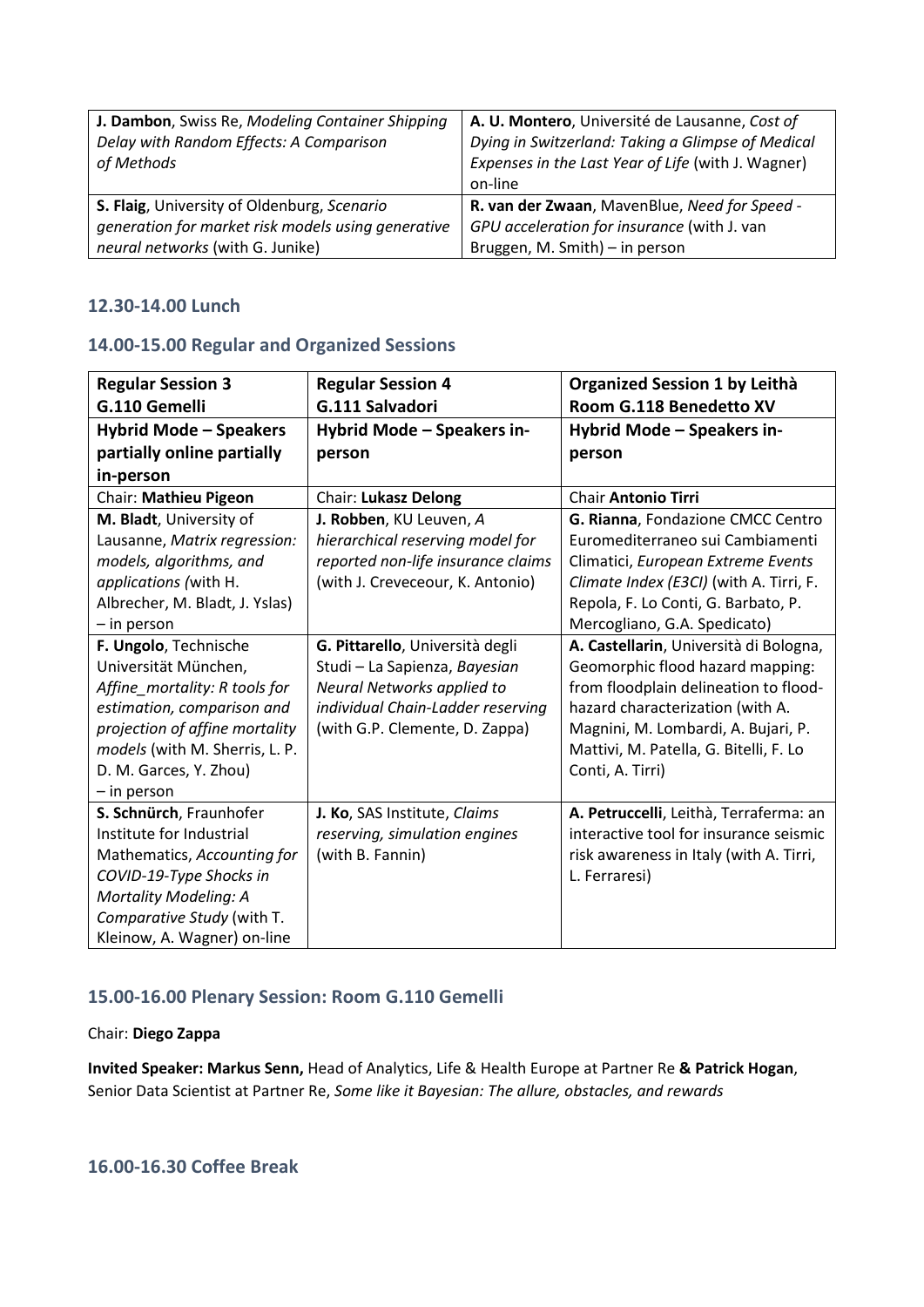# **16.30-17.00 Lightning Sessions**

| Lightning Session 3 - Room G.110 Gemelli                     | Lightning Session 4 - Room G.111 Salvadori         |
|--------------------------------------------------------------|----------------------------------------------------|
| Hybrid Mode - Speakers in-person                             | <b>Speakers on-line</b>                            |
| Chair: Olivier Lopez                                         | <b>Chair: Markus Gesmann</b>                       |
| J. Ponnet, KU Leuven, Estimation of the enhanced             | A. Riva, Università degli Studi di Roma - La       |
| concordance probability in linearithmic time (with           | Sapienza, Strategy optimization in a dynamical     |
| J.Raymaekers, R. Vanoirbeek, T. Verdonck)                    | financial analysis environment through             |
|                                                              | evolutionary reinforcement learning                |
| C. Giancaterino, Catholic University of Milan,               | A. Zatsepin, VSK insurance company, Reserves,      |
| Machine Learning Interpretability in Lapse                   | tariff rates, portfolio management. All in One:    |
| Prediction for Non-Life Insurance Premium                    | Machine Learning + stochastic loss reserving (with |
|                                                              | A. Kvitchenño)                                     |
| G. Rabitti, Heriot-Watt University, Bottom-up                | U. Korn, Ledger Investing, A New Approach to       |
| construction of rating system using sensitivity              | <b>Forecasting Insurance Loss Ratios</b>           |
| measures (with A. Vallarino, A.K. Chokami)                   |                                                    |
| A. Badescu, University of Toronto, On the Logit-             | V. Sriram, Guy Carpenter, AI Systems for Insurance |
| weighted Reduced Mixture of Experts models with              | Data Prep (with J, Fan, N. Liu)                    |
| <i>insurance applications</i> (with S. T. Chai Fung, S. Lin) |                                                    |

# **17.10-18.10 Regular Sessions**

| <b>Regular Session 5</b>                           | <b>Regular Session 6</b>                            |
|----------------------------------------------------|-----------------------------------------------------|
| Room G.110 Gemelli                                 | Room G.111 Salvadori                                |
| Hybrid Mode - Speakers in-person                   | <b>Speakers on-line</b>                             |
| <b>Chair: Markus Gesmann</b>                       | Chair: Giacomo Bormetti                             |
| C. Blier-Wong, Université Laval, Insurance         | Z. Li, A general framework for modelling claim      |
| ratemaking with images (with H. Cossette, L.       | count data in general insurance based on the local  |
| Lamontagne, E. Marceu)                             | mixed Poisson net (with G. Tzougas)                 |
| D. Biancalana, Università degli Studi di Roma - La | Y. Havrylenko, Technical University of Munich,      |
| Sapienza, Health insurance claims prediction with  | Algorithmic detection of interacting variables for  |
| GAMLSS (with F. Baione)                            | generalized linear models via neural networks (with |
|                                                    | J. Heger)                                           |
| M. Shoun, Ledger Investing, Domain-Specific        | R. Pusz, Warsaw School of Economics, Pure           |
| Languages for Reserve Modeling                     | premium calculation for flood risk based on spatial |
|                                                    | information using R                                 |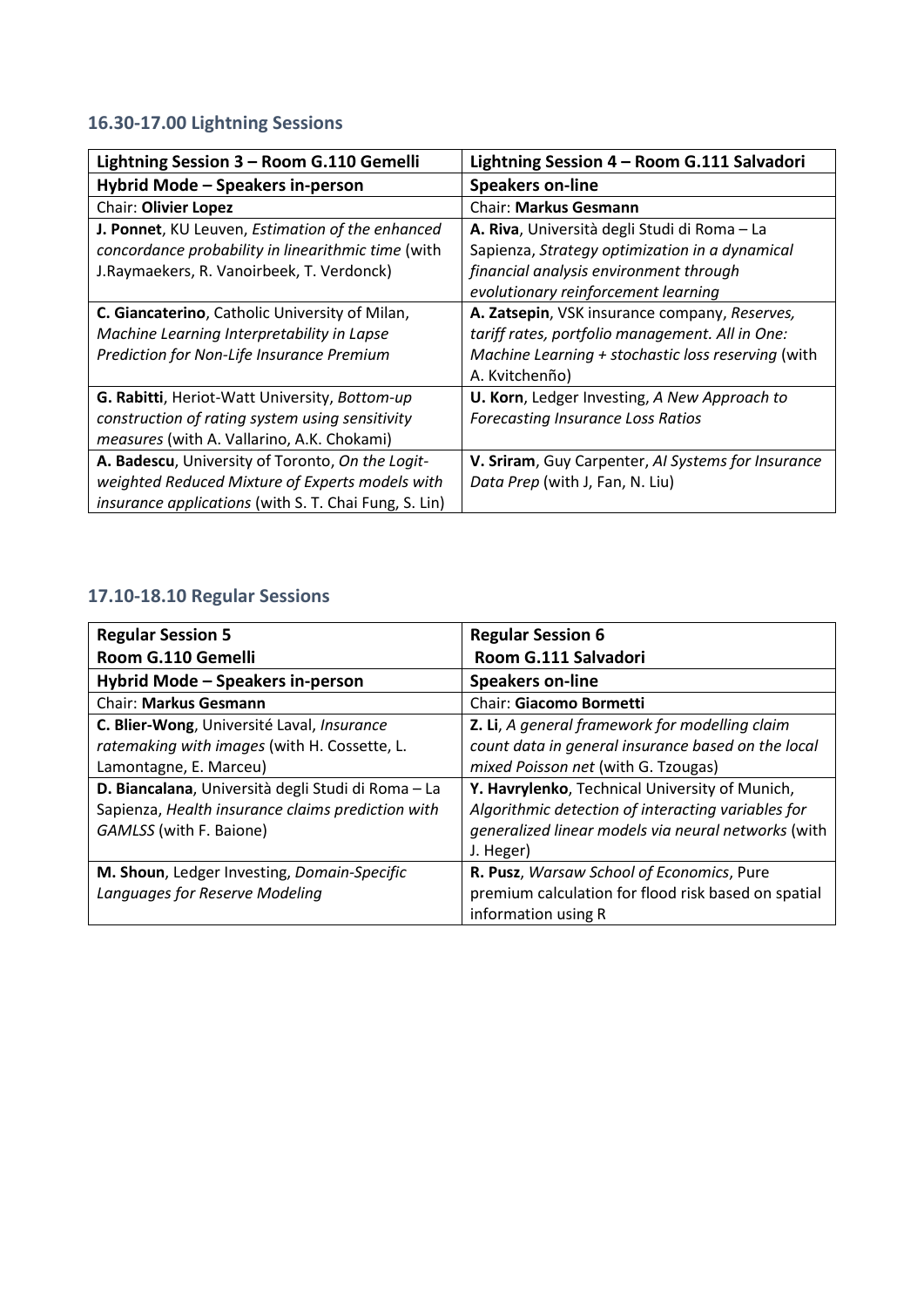# **Friday, 17 June, 2022**

## **9.30-10.30 Regular Sessions**

| Regular Session 7 - Room G.110 Gemelli           | Regular Session 8 - Room G.111 Salvadori                |
|--------------------------------------------------|---------------------------------------------------------|
| Hybrid Mode - Speakers in-person                 | Hybrid Mode - Speakers partially in-person and          |
|                                                  | partially on-line                                       |
| <b>Chair: Mario Wuthrich</b>                     | <b>Chair: Ronald Richman</b>                            |
| H. Zakrisson, Stockholm University, A Collective | B. Wong & Y. Li, University of New South Wales,         |
| Reserving Model With Claim Openness (with M.     | Stochastic Ensemble Loss Reserving (with B. Avanzi, A.  |
| Lindholm)                                        | $Xian$ ) – in-person                                    |
| J. Schelldorfer, Swiss Re, LocalGLMnet: A Deep   | R. Metulini, University of Salerno, Forecasting flood   |
| Learning Architecture for Actuaries              | risk exposure using mobile phone traffic flows' data,   |
|                                                  | (with M. Carpita) – in-person                           |
| E. J. Menvouta, KU Leuven, Comparing machine     | <b>O. Lopez</b> , Sorbonne University and Detralytics,  |
| learning models for micro-level reserving (with  | Identification of the network structure to evaluate the |
| R. Vanoirbeek, T. Verdonck)                      | impact on cyber attacks on an insurance portfolio       |
|                                                  | (with C. Hillairet, L. d'Oultremont, B. Spoorenberg, M. |
|                                                  | Thomas) $-$ in-person                                   |

## **10.30-11.15 Coffee Break**

# **11.15-12.15 Plenary Session: Room G.110 Gemelli**

### Chair: **Nino Savelli**

**Invited Speaker: Fausto Parente**, Executive Director of the European Insurance and Occupational Pensions Authority (*EIOPA*), *AI, data and insurance: Protecting policyholders*

## **12.15-14.00 Lunch**

### **14.00-14.30 Lightning Sessions**

| Lightning Session 5 - Room G.110 Gemelli            | Lightning Session 6 - Room G.111 Salvadori           |
|-----------------------------------------------------|------------------------------------------------------|
| Hybrid Mode – Speakers partially in-person          | <b>Speakers on-line</b>                              |
| and partially on-line                               |                                                      |
| Chair: Michael Ludkovski                            | <b>Chair: Fabio Baione</b>                           |
| W. F. Chong, Heriot-Watt University, Pseudo-        | G. Stupfler, ENSAI & CREST, Extreme conditional risk |
| Model-Free Hedging for Variable Annuities via       | estimation in heavy-tailed heteroscedastic           |
| Deep Reinforcement Learning, (with H. Cui, Y. Li)   | regression models (with S. Girard, A. Usseglio-      |
| - in-person                                         | Carleve)                                             |
| D. Giorgi, CNRS, Sorbonne Université,               | S. Sangari, Kennesaw State University, Under-        |
| IBMPopSim: a package for the efficient              | reporting correction in Cyber Incidents (with E.     |
| simulation of individual-based population models    | Dallal)                                              |
| (with S. Kaakaï, V. Lemaire) - in-person            |                                                      |
| S. R. Kessy, University of New South Wales,         | S. Levantesi, Sapienza University of Rome, Multi-    |
| <b>Combination of Mortality Rate Forecasts From</b> | country clustering-based forecasting of healthy life |
| Multiple Starting Points (with M. Sherris, A.       | expectancy (with A. Negri, G. Piscopo)               |
| Villegas, J. Ziveyi) – online                       |                                                      |
| M. Vhudzijena, UNSW Sydney, Mortality               | O. Laverny, University of Lyon & SCOR SE, Estimation |
| Heterogeneity and Clustering using Joint Body       | of high dimensional gamma convolutions through       |
| Mass Index and Self-Reported Health Trajectories    | random projections                                   |
| (with M. Sherris, A. Villegas, J. Ziveyi) - online  |                                                      |